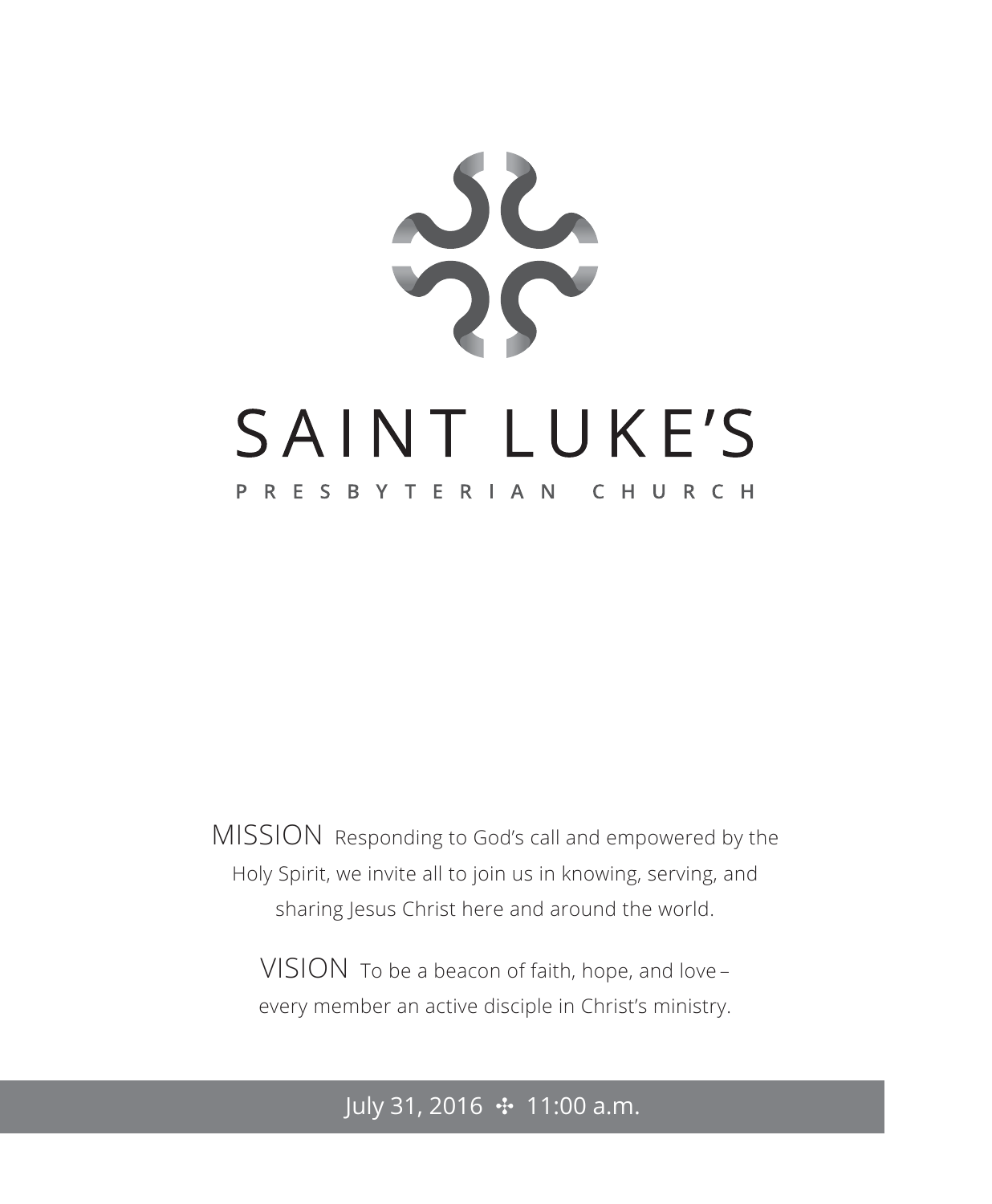

1978 Mount Vernon Road • Dunwoody, Georgia 30338 770.393.1424 • www.slpres.org

# **July 31, 2016**

Ordinary Time

**Liturgical Color:** *Green Green is used to represent spiritual growth.* 

*Today's flowers are given by Lou LaMotte in loving memory of Lila Jean LaMotte.*

# **SUNDAY SCHEDULE**

**8:30 a.m.** Chapel Communion Service **9:30 a.m.** Sunday School **11:00 a.m.** Sanctuary Worship Service *Nursery available at all services & Sunday School*

### **SERVING TODAY**

| <b>Chancel Guild</b> Bona & Carol Allen   |  |
|-------------------------------------------|--|
| <b>Continental Breakfast Lucy Painter</b> |  |
|                                           |  |
| <b>Sound CrewBob Burroughs</b>            |  |

### **WELCOME, GUESTS!**

We are delighted you are worshiping with us!

**DURING** the Welcome, please print the requested information on the Friendship Pad and pass the Friendship Pad down the pew.

**AFTER** the worship service, please visit the welcome table in the Narthex (Sanctuary lobby). A Deacon and an Elder will be on hand to welcome you and answer questions. They will also provide you with a Guest Packet and a loaf of freshlybaked bread.

**FOR MORE** information about our programs, ministries or membership, please contact one of our Pastors at 770.393.1424, or visit our website: slpres.org.

# **THAT ALL MAY WORSHIP**

**A HEARING LOOP** is accessible by switching hearing aids to **T-coil**. **LARGE PRINT HYMNALS** and **BACK CUSHIONS** are available; our ushers are happy to assist you.

**CHILDREN** are a precious part of our church family, and we welcome them in worship. Worship notebooks and activity packets are available on the back ledges of the sanctuary for preschool and elementary ages. Each week, children are invited to walk up for an age-appropriate message during "Tell Us Our Story." After that time, they may remain in worship or go to child care (PreK and younger).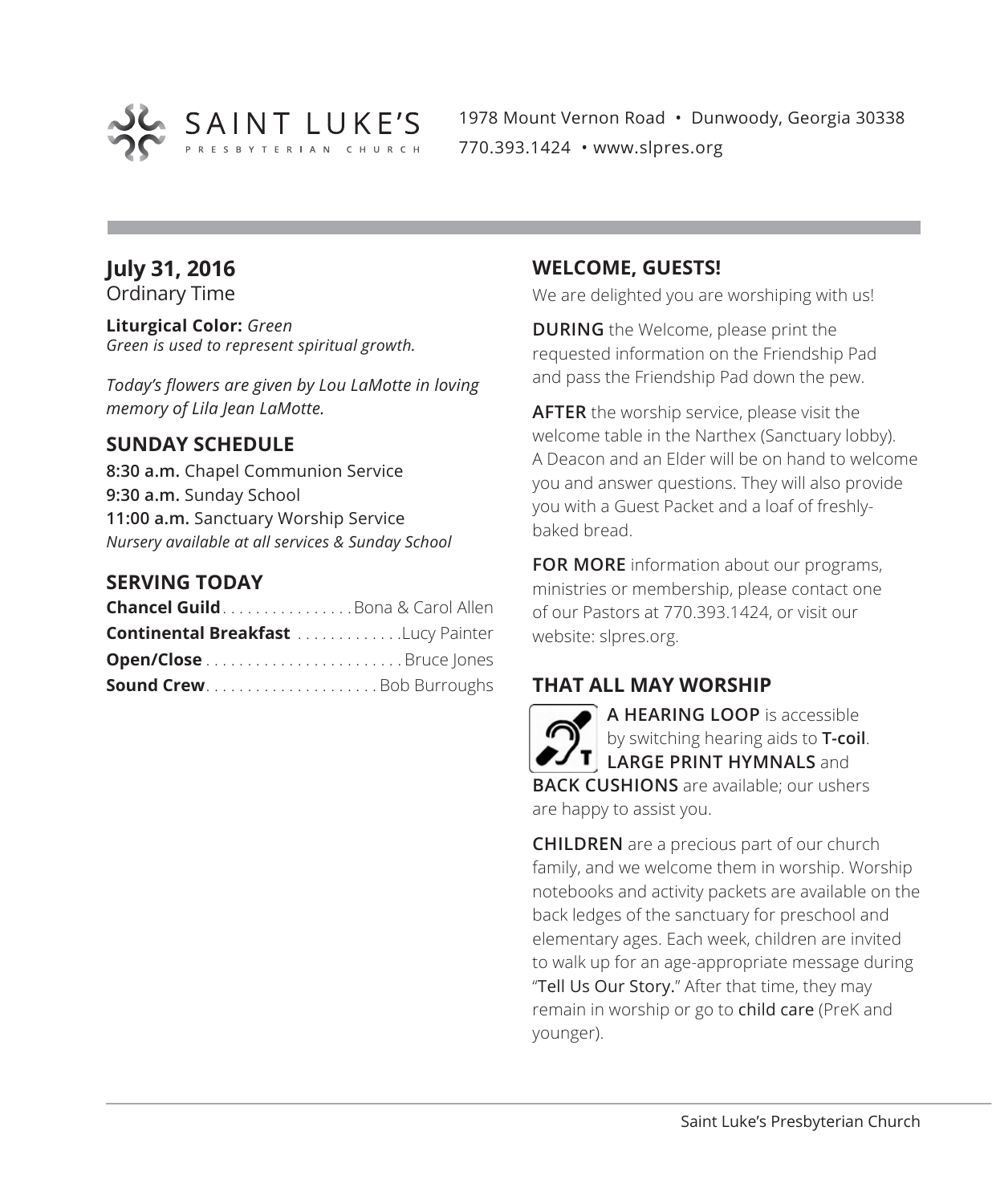# **In Preparation for Worship**

 "The Messiah is called a Rod, and a Branch. The words signify a small, tender product; a shoot, such as is easily broken off. He comes forth out of the stem of Jesse; when the royal family was cut down and almost levelled with the ground, it would sprout again." *Matthew Henry* 

# **Gathering Prayer**

**Prelude** All Things Bright and Beautiful Allie, Elise, & Kelda Hearn *Text by Cecil Frances Alexander, Music: 17th cent. English melody*

# **Chiming of the Hour**

# **Welcome**

# $^{\star}$  Call to Worship

 Leader: May the God of hope fill you with all joy and peace in believing, **People: So that we may abound in hope by the power of the Holy Spirit! All: Let us worship God with joy and thanksgiving!**

# **Passing of the Peace** \*

Leader: May the peace of Christ be with you. **People: And also with you.**

# \* Hymn #407

**Spirit Divine, Attend Our Prayers** *NUN DANKET ALL' UND BRINGET HER'*

# **Call to Confession**  \*

Leader: The Lord be with you. **People: And also with you.** Leader: Let us pray.

သိုင်္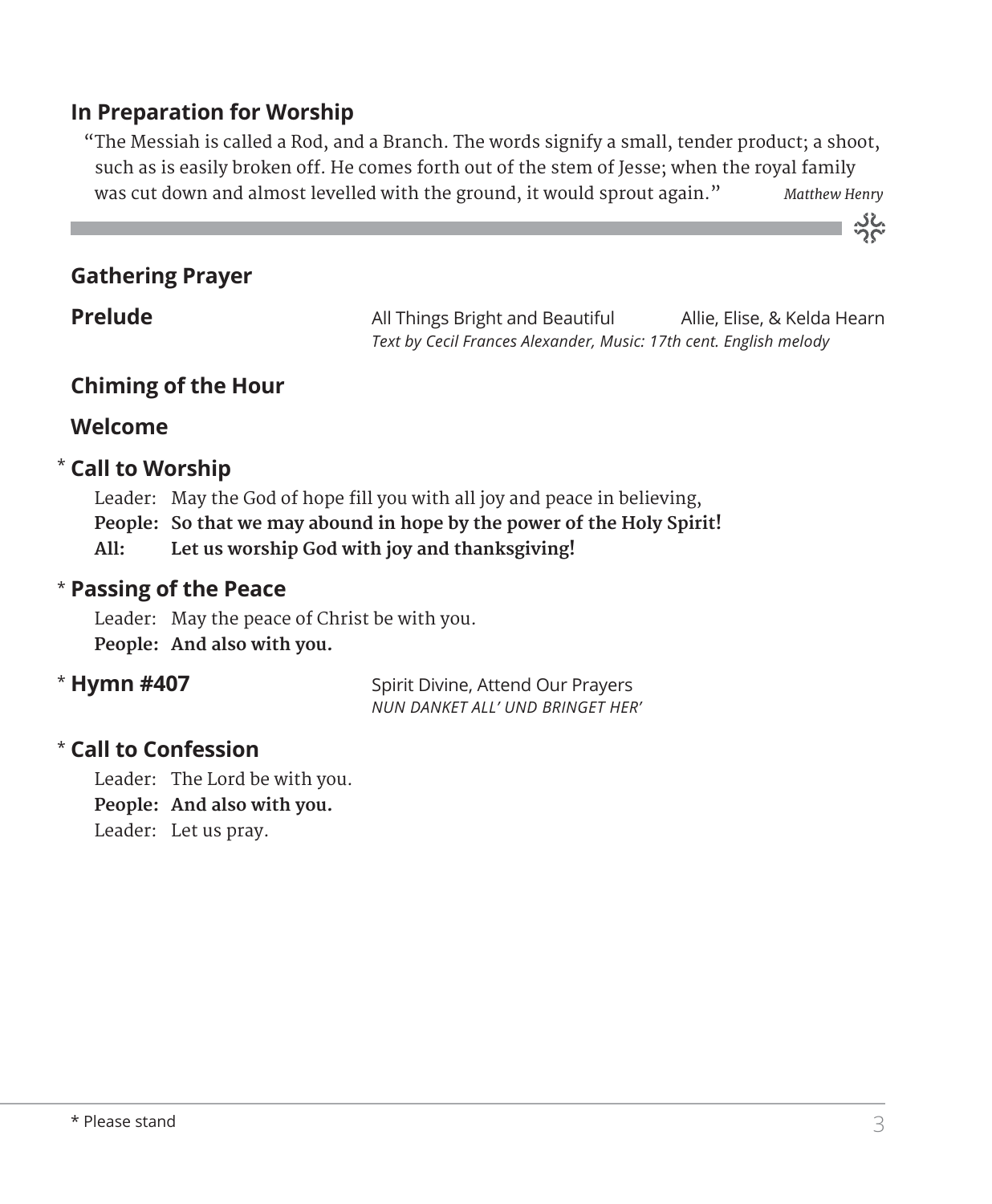# **Prayer of Confession**  \*

 **Lord, You know all too well that to be human, to be able to feel joy and delight, is also to be able to feel pain and sadness. We see so much pain and sadness in our world and we fall into despair rather than hope. Enliven us, O God, to reorient ourselves to where Christ calls us. Through Him, bring us hope, bring us joy, bring us healing and wholeness, bring us a sure refuge in the darkness as we await something new to be born in us, something small and bright, a tiny flame that will carry us into the future. In the name of that Light which surely came to save us...** *(time of silent confession)* Leader: Lord, in Your mercy,

**All: Hear our prayer, Amen.**

# **Assurance of Forgiveness** \*

# **Song of Praise**  \*

 **Praise the Lord, praise the Lord; let the earth hear God's voice! Praise the Lord, praise the Lord; let the people rejoice! O come to the Father through Jesus the Son, and give all the glory: great things God has done!** *Fanny Crosby*

# **Tell Us Our Story** Phil Brown

*Parents may take their young children (through PreK) to our nursery in Sheppard Hall. Children are encouraged to stay in worship with their family and enjoy the activities in their worship buckets (available in the Sanctuary lobby [Narthex] on the window sills).*

# **Morning Prayer & The Lord's Prayer**

 **Our Father Who art in heaven, hallowed be Thy name. Thy kingdom come, Thy will be done, on earth as it is in heaven. Give us this day our daily bread; and forgive us our debts, as we forgive our debtors; and lead us not into temptation, but deliver us from evil. For Thine is the kingdom and the power and the glory, forever. Amen.**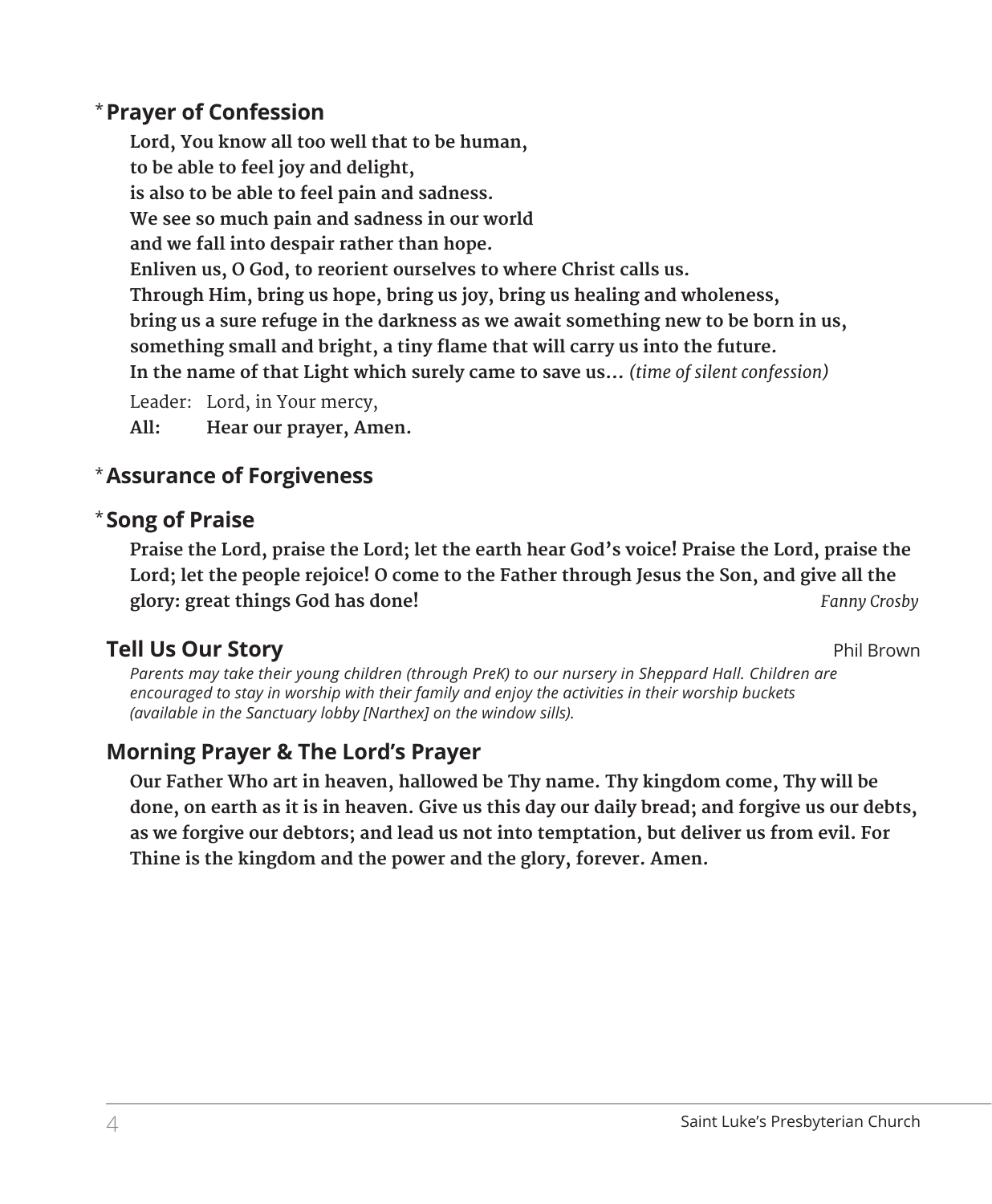| <b>First Reading</b><br>Leader: The Word of the Lord.<br>People: Thanks be to God.  | Romans 15:4-13; page 153     | Clarice Reid |
|-------------------------------------------------------------------------------------|------------------------------|--------------|
| <b>Second Reading</b><br>Leader: The Word of the Lord.<br>People: Thanks be to God. | Isaiah 11:1-16; page 602     |              |
| <b>Sermon</b>                                                                       | Deep Roots                   | Shannon Dill |
| * Hymn #292                                                                         | As the Wind Song WAIRUA TAPU |              |

# **\* Affirmation of Faith** Apostles' Creed

 **I believe in God, the Father Almighty, Maker of heaven and earth, and in Jesus Christ, His only Son our Lord; Who was conceived by the Holy Ghost, born of the Virgin Mary, suffered under Pontius Pilate; was crucified, dead, and buried; He descended into hell; the third day He rose again from the dead; He ascended into heaven, and sitteth on the right hand of God the Father Almighty; from thence He shall come to judge the quick and the dead. I believe in the Holy Ghost; the holy catholic church; the communion of saints; the forgiveness of sins; the resurrection of the body; and the life everlasting. Amen.**

# **Offering**

*Giving is a tangible sign of worship. If you give electronically, there is a blue, laminated, 'electronic giving' card in the pew rack to place into the offering plate as it is passed.* 

| <b>Offertory</b> | Love Them Through Me            | Allie, Elise, & Kelda Hearn |
|------------------|---------------------------------|-----------------------------|
|                  | Words and Music by William Suit |                             |

# \* **Song of Thanksgiving**

**Praise God, from whom all blessings flow; praise God, all creatures here below; praise God above, ye heavenly host; praise Father, Son and Holy Ghost.** *Thomas Ken*

- \* **Prayer of Dedication**
- \*Hymn #378 We Wait the Peaceful Kingdom *MERLE'S TUNE*
- \* **Benediction**
- \* **Postlude**

*WORSHIP NOTE: Thank you to the Hearn family for the special music today during worship.*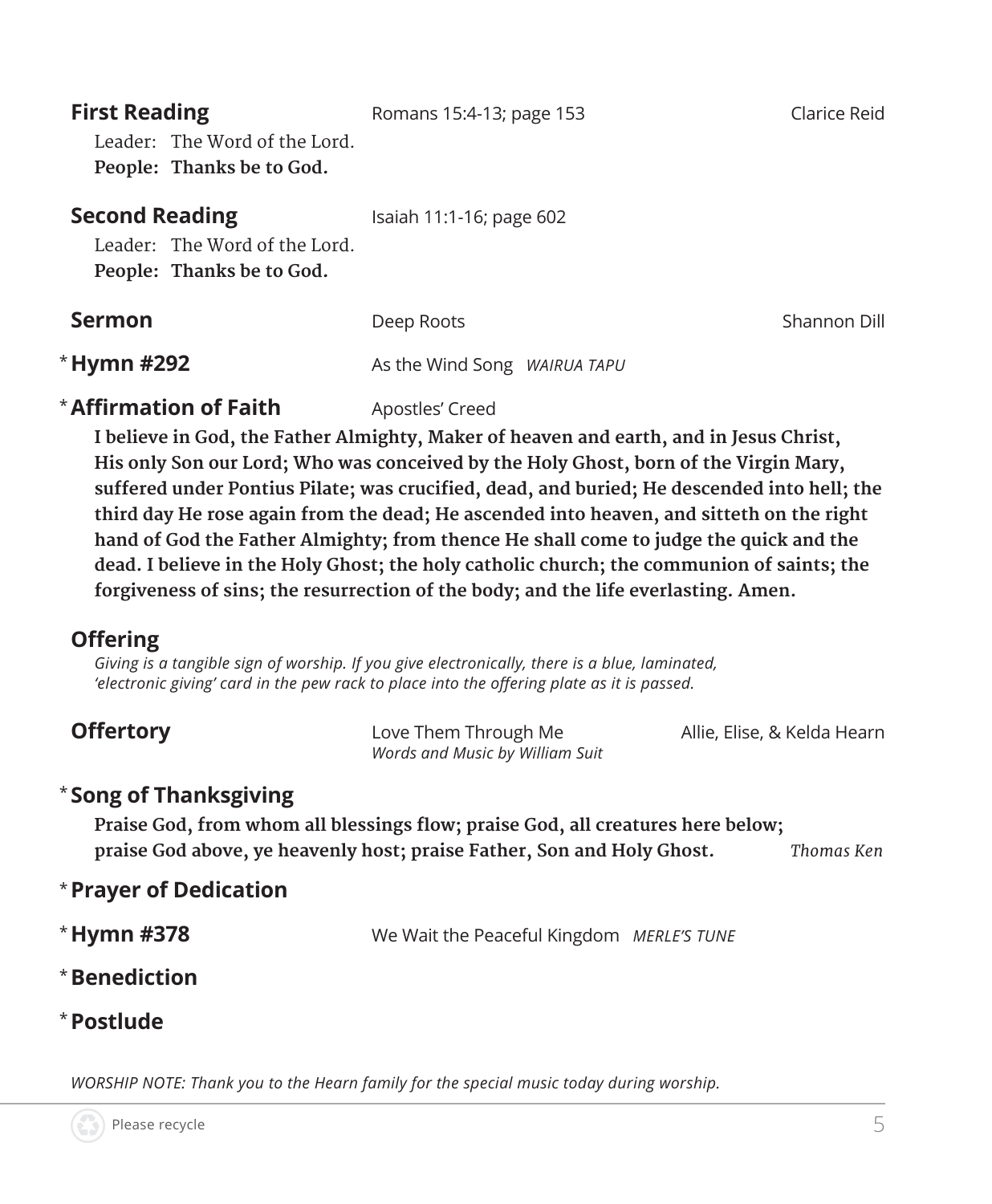# Sunday Spotlights:

**FAMILY OLYMPICS** Families with children are invited to play for the gold this **Fri., Aug. 5,**   $\boldsymbol{R}$  6:30 - 8 p.m.! We'll assemble for an opening ceremony in the Great Hall and then begin our crazy competition. You don't need to qualify or be athletic in ANY way to succeed at these activities, but a good sense of humor might be helpful. You may not end up on a Wheaties box but you're guaranteed to have a great time – whether you're a preschooler, elementary kid, or adult.

**Extra Points:** You can boost your family's score before you even arrive by bringing used children's books (one point per book) for Mountain T.O.P., one of our church's mission partners in TN. If you're a member of Saint Luke's, invite your friends because you'll get an extra point for every guest you bring. And if you're NOT a member of Saint Luke's, you'll get a point just for showing up!

Since parents and kids will be participating together, Children's Ministries is seeking youth and adults to help run the activities, keep score, and check folks in. Please email Catherine Anne Thomas: cathomas@slpres.org, if you can be a part of this epic event!

**NEXT SUN., AUG 7: School Supply Drive & Blessing of the Backpacks**   $\boldsymbol{R}$  The Community Assistance Center (CAC) is helping kids of families in need start the school year with fully-stocked backpacks, customized by school and grade level. Saint Luke's is helping the CAC by collecting backpacks and school supplies on Sunday, August 7th. Kids, bring your school backpack to church on the 7th for a special back-to-school blessing!

### **Requested Supplies:**

| 3-Ring Binders:                                      | #2 Pencils                      |  |
|------------------------------------------------------|---------------------------------|--|
| $\frac{1}{2}$ , 1", 1 $\frac{1}{2}$ ", 2", or 3"     | <b>Fat Pencils</b>              |  |
| Dividers for Binders                                 | Colored Pencils                 |  |
| Spiral Notebooks<br>(Wide or College Ruled)          | Mechanical Pencils              |  |
| Loose Leaf Notebook Paper<br>(Wide or College Ruled) | Pens (Red, Blue & Black Ink)    |  |
|                                                      | Erasable Pens                   |  |
| Pocket Folders                                       | Crayola <sup>®</sup> washable   |  |
| File Folders                                         | thick markers                   |  |
| Composition Notebook                                 | Erasers                         |  |
| (7x9 speckled)                                       | Highlighters (yellow)           |  |
| <b>Construction Paper</b>                            | Sharpies <sup>®</sup>           |  |
| White Copier Paper                                   | Expo® Markers (assorted colors) |  |
| 3x5 Index Cards                                      | Rulers (Metric & Standard)      |  |
| Graph Paper                                          |                                 |  |

Lunch Boxes Calculators Pencil Pouches Bottled Glue Pencil Sharpeners Washable Water Colors *(with brush)* 5" Fiskar® Scissors, blunt Glue Sticks *(Large or Small)* Boxes of Tissue Hand Sanitizer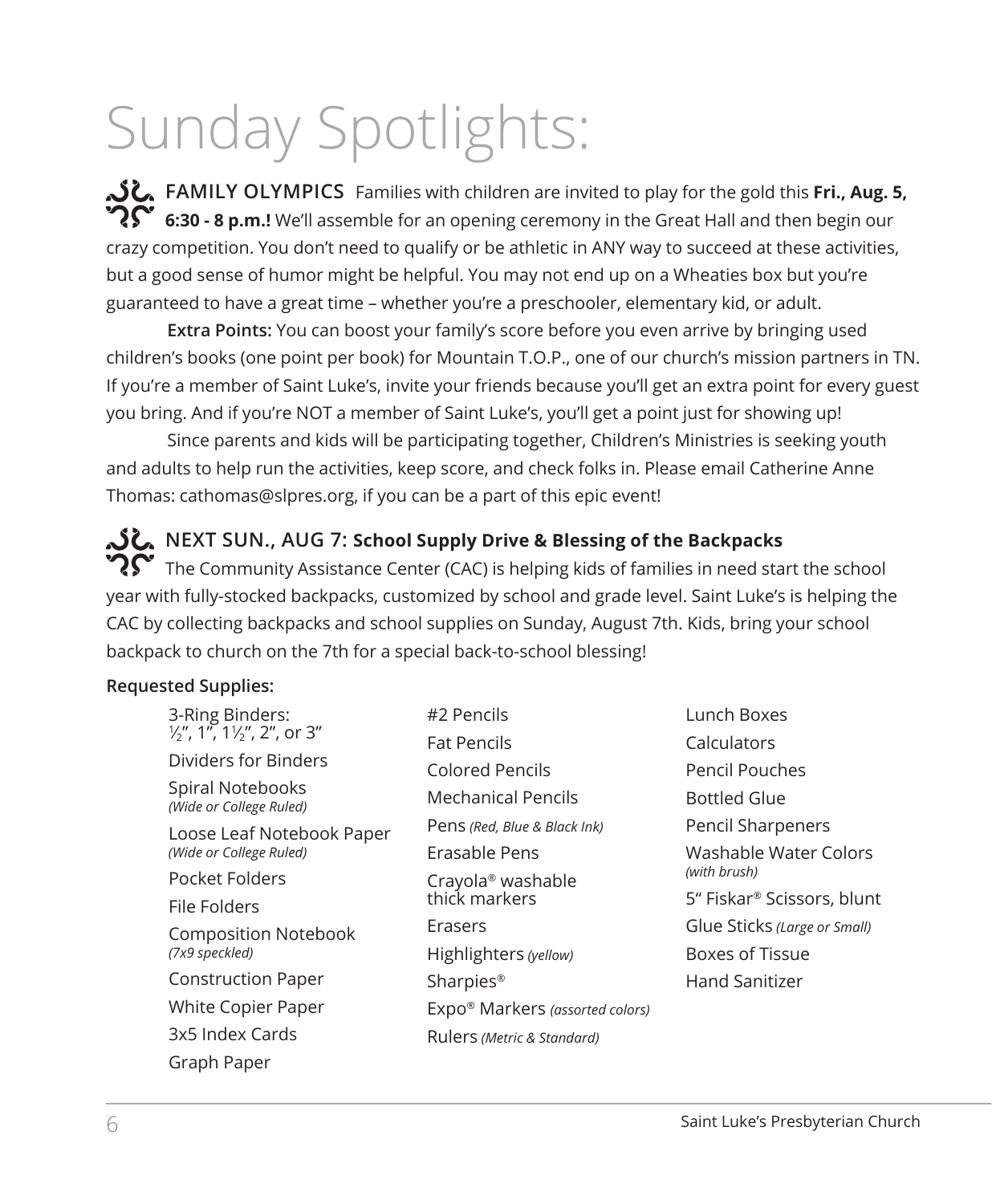# **MUSIC MINISTRY** Clair Maxwell

clairmaxwell@slpres.org / 770.393.1424 ext. 227

**SUMMER MUSIC SUNDAYS** The choir takes a break over the summer, but music is needed at the 8:30 and 11 a.m. Sunday services until the choir resumes in August. If you play an instrument, take music lessons, or can't sing with the choirs during the year, this is your chance to share your gifts with the congregation. All singers and instrumentalists (as soloists or in ensembles) are welcome and appreciated! Contact Clair Maxwell (info above) if you would like to participate.

| <b>YOUTH CONNECTION</b>                                                            | <b>Phil Brown</b><br>philbrown@slpres.org / 770.393.1424 ext. 238                                                                                                                                                                          |
|------------------------------------------------------------------------------------|--------------------------------------------------------------------------------------------------------------------------------------------------------------------------------------------------------------------------------------------|
| for Middle School updates:<br>for High School updates:<br>for Youth Choir updates: | Stay current with Saint Luke's Youth Ministry by signing up for text message updates. Dial 81010 and text:<br>youth, text @6th-8thSL<br>parents, text @MSparentSL<br>youth, text @9th-12thSL<br>parents, text @HSparentSL<br>text @choirSL |
| <b>SATURDAY</b><br>AUG 6                                                           | 6th Grade Pool Party                                                                                                                                                                                                                       |
| <b>SUNDAY</b><br><b>AUG 28</b>                                                     | Sunday School Pancake Breakfast; Druid Hills Shelter Dinner                                                                                                                                                                                |
| <b>SUNDAY</b><br>SEPT <sub>11</sub>                                                | Youth Family Potluck                                                                                                                                                                                                                       |
| <b>SUNDAY</b><br><b>OCT 16</b>                                                     | All youth: Corn Maze                                                                                                                                                                                                                       |
| <b>FRI-SUN</b><br>OCT 28-30                                                        | Middle school retreat @ Calvin Camp & Retreat Center                                                                                                                                                                                       |
| <b>FRI-SUN</b><br><b>NOV 11-13</b>                                                 | High school retreat @ Mountain TOP                                                                                                                                                                                                         |
| <b>SUNDAY</b><br><b>DEC 18</b>                                                     | Youth Christmas parties                                                                                                                                                                                                                    |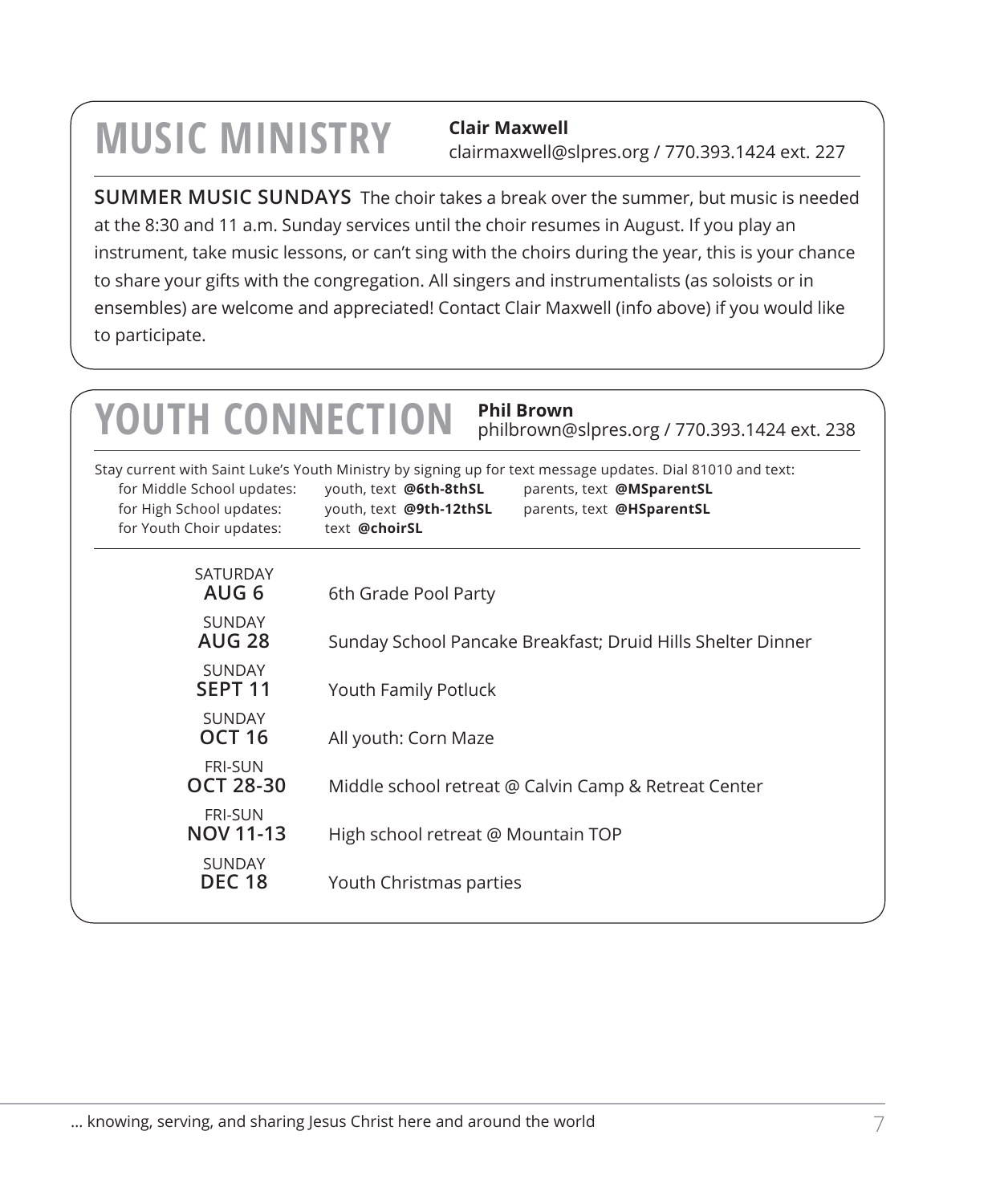# **ADULT MINISTRY Shannon Dill**

shannondill@slpres.org / 770.393.1424 ext. 229

**ADULT SUNDAY SCHOOL** classes meet between the worship services, 9:30-10:30 a.m. Descriptions of current groups are available on our website (slpres.org) or http://bit.ly/ AdultSundaySchool. Please join us!

**FRIDAY MORNING MEN'S BIBLE STUDY** Fellowship and Bible study every Fri. from 6:40-8:00 a.m. in the Parlor with Dan Joyce.

# **NEW MEMBERS/INQUIRERS CLASS** is

meeting each Sun., 9:30 - 10:30 a.m., until Aug. 7. Childcare provided. Join David Lower and Shannon Dill in the Session room (#109) for an overview of Saint Luke's and the Presbyterian faith. This is a great class for anyone exploring churches or interested in joining Saint Luke's. Just show up, or contact Shannon with questions: shannondill@slpres.org / 770.393.1424, ext. 229.

**DISCIPLE SERIES** The sixth and final study in the Disciple Series, *Christian Believer,* will be offered at Sant Luke's this fall beginning on Sept. 12 in the Session Room (#109). This 30-week study focuses on essential doctrines of the Christian faith and attempts to "make connections between the doctrine and daily living." Classes will be from 7-9 p.m. each Tuesday. Please call Liz Catlett to order materials: 770.393.1424, ext. 236.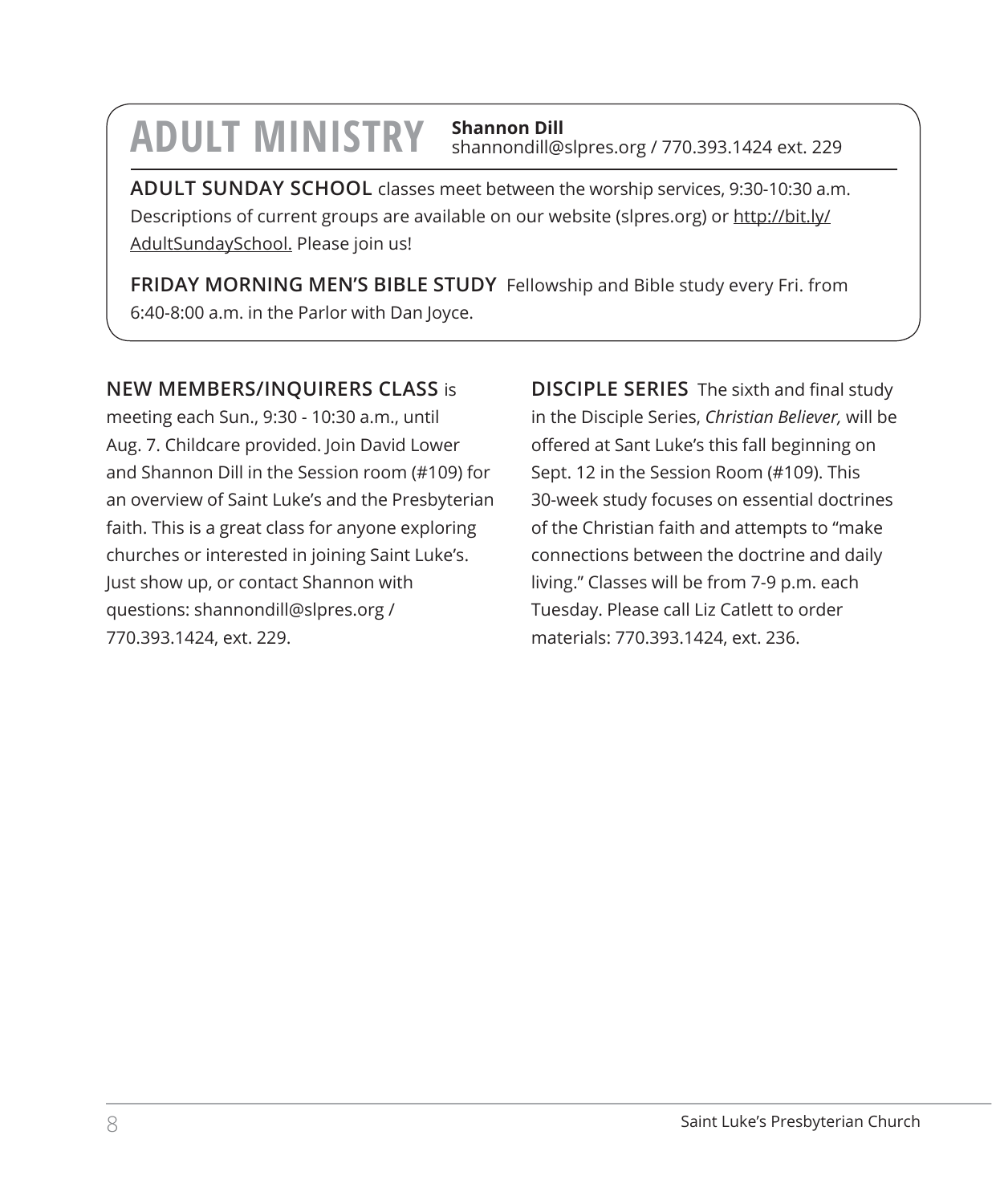#### **SPLASH! CHILDREN'S MINISTRIES Catherine Anne Thomas** cathomas@slpres.org / 770.393.1424 ext. 228

**BACK BY POPULAR DEMAND: LIVING WAX MUSEUM OF THE BIBLE** Children in first through fifth grade are invited to pick a role in our upcoming **Living Wax Museum of the Bible: New Testament Edition**. Our museum will be open on Sunday morning, Aug. 28, during our Kickoff Pancake Breakfast. See the display in the lobby for details and to sign up for a character.

**SUMMER SUNDAY SCHOOL** Next month, we'll do Sunday School a little different... from 9:30-10:30, Preschool and Elementary kids will learn about God "Cave Quest" style. Parents, won't you please volunteer one Sunday in August to help lead one of these groups? The lessons and plans are provided, you just need to be the guide! Thank you! http://tinyurl. com/SLPCSummerSundaySchool

# YOU SAY, "I can't manage." **GOD SAYS,** "I will supply all your needs."

# *Philippians 4:19 says, "And my God will meet all your needs according to the riches of his glory*

*in Christ Jesus."* It is not always easy for us to handle life's challenges, even with words of comfort from the Bible. Saint Luke's Stephen Ministers are well-trained and available to meet confidentially with you on a weekly basis. Summer is a time of rest and renewal—take time to care for yourself. Reach out to Shannon Dill (770.393.1424 ext. 229) or Laura Strange (770.490.4395) for a referral.

# **COLLEGE FOOTBALL 2016: PREDICTIONS YOU CAN BANK ON**

at the next Men's Breakfast: Aug. 13, 8 a.m. Mr. College Football, Tony Barnhart, will share his predictions for 2016 college football. As an author of college football books, a sports commentator and a TV personality, Tony will have some good stuff to throw our way. Put on your favorite team's colors and make your way to a delicious breakfast in the company of fellow football fanatics. Saint Luke's women and their guests are always welcome. Please RSVP by Tues., Aug. 9: Daryl Moore (H)770.395.6278 / (M)404.993.6203 / ddmoore@yahoo.com.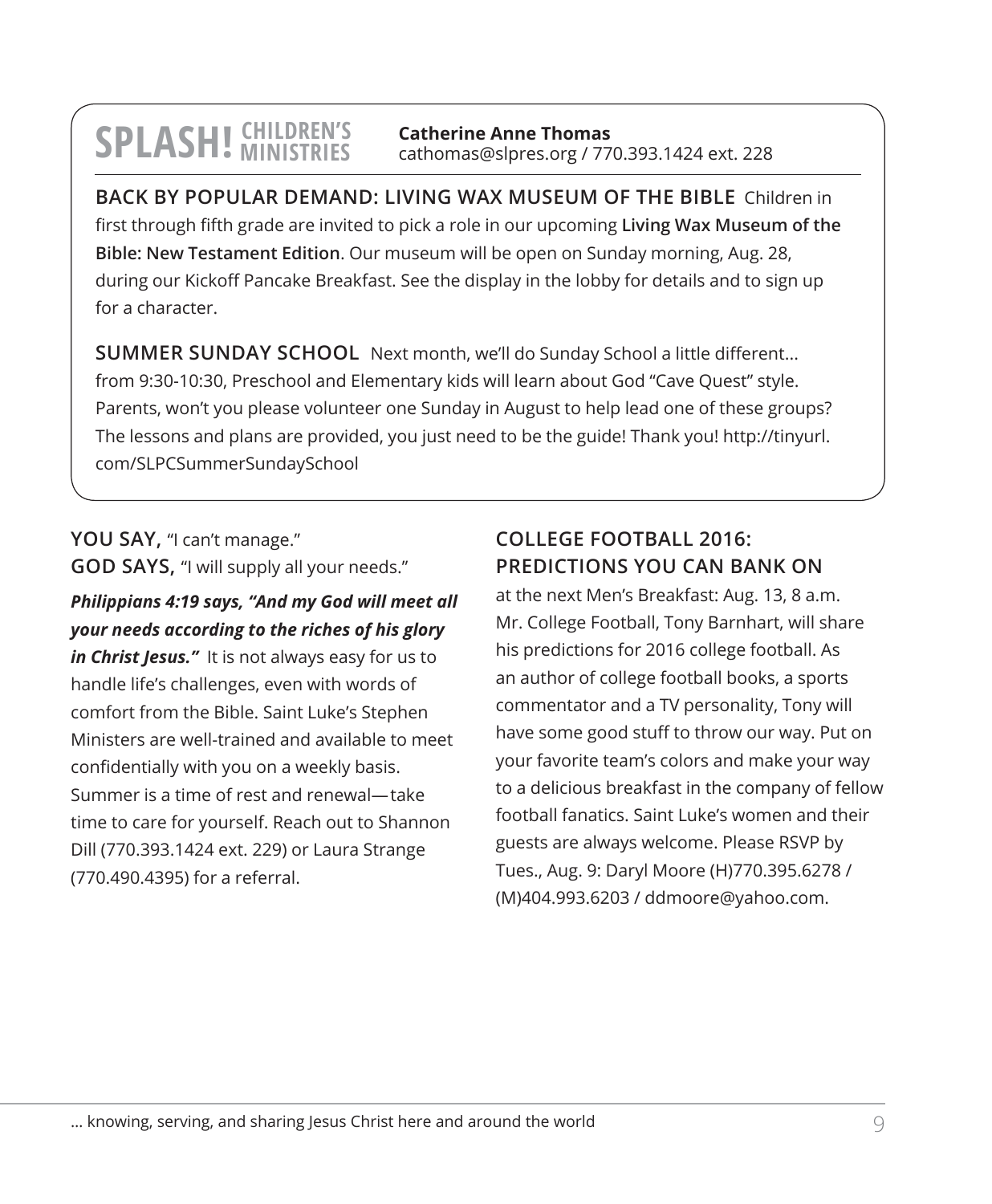# $\rightarrow$  SUMMER MISSIONS $\leftarrow$

*Be sure to talk with Shannon Dill to hear about these and other life-changing mission opportunities at Saint Luke's. Thanks to all who have been an active disciple in Christ's ministry and a beacon of faith, hope and love through outreach missions this summer! Thank you to everyone who supported these missionaries with their time, money, prayers and encouragement.* 

### **May 29 - June 5**

# **A.I.R. GUATEMALA**

Seven adults spent a week in Guatemala planting 400+ trees, building fuel-efficient cooking stoves, and sharing God's love.

### **June 13 - June 16**

**CAVE QUEST** *Vacation Bible School* Over 120 kids learned about the love of Jesus Christ through the faithful leadership of our adult and youth volunteers. 40 fourth and fifth graders served in local service projects.

### **June 19- June 25**

### **MOUNTAIN T.O.P.**

*Tennessee Outreach Project* 39 people from Saint Luke's spent a week in central TN serving the people of the Cumberland plateau through repair projects and an amazing day camp for kids.

### **July 10 - July 16 ACCIÓN MINISTRIES**

18 adults and youth worked on building projects alongside the people of Mexico's Yucatan Peninsula and our friends at Acción Ministries.

# **July 12 - July 15**

**MASSENETTA** *Middle School Youth Retreat* 17 adults and middle school youth 'went fishing' (Luke 5:1-11) and explored the ways Jesus meets us in the middle of our everyday lives.

# **July 24 - July 31 FAMILY PROMISE**

30+ volunteers set up rooms, brought meals, washed linens, spent the night, and offered hospitality as Saint Luke's church served as a home for homeless families.

### **July 21 - July 23 THORNWELL HOME FOR CHILDREN** *Clinton, SC*

48 volunteers of all ages refurbished classrooms, played games, stained decks, built a donkey shed, and so much more!

### **July 24 - July 30**

#### **MONTREAT** *High School Youth Retreat Zach Burroughs Ben Coffie Carter Coffie Rosie Coffie Claire Cummiskey Nelson Cummiskey Mary Claire Donahue Forrest Herrick Caroline Hurst Oliver Hurst William Koller Sydney Sloan Emily Vail Cameron Wescott Georgia Wescott Emily Wills Phil Brown Martha Tate Emily Wilmesherr*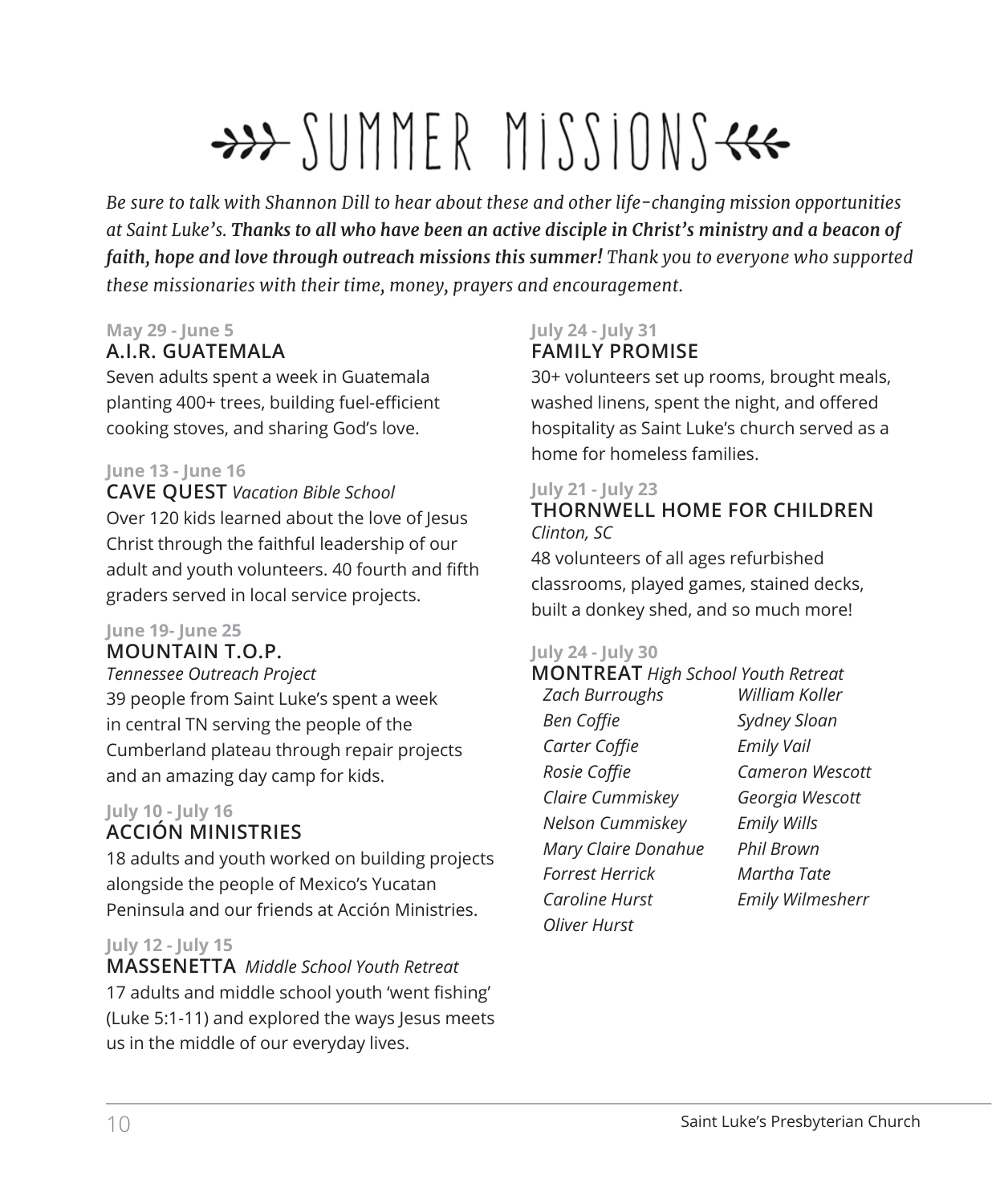# **HONOR OR REMEMBER A SPECIAL DATE OR SPECIAL**

**SOMEONE** We have openings on the Communion Table flower calendar in July, September and October. The cost for the standard arrangement is \$80 and you may take it with you following the 11:00 a.m. service. Sign up on the Flower Guild calendar on the main bulletin board outside the Great Hall, or contact Leslie Hamlin at laowen@hotmail.com / 404.232.5663.

**JUST ASK!** After School Kids (A.S.K.) is a weekly Bible study for elementary school age students where they can fellowship, eat, sing, and study the Bible with their peers. This fall's study is titled "Chosen to be a Leader"– an Old Testament study focusing on the life of David and how to be a Godly leader. Classes meet for 10 weeks on Mondays after school (4-5:30 p.m.), starting Aug. 29, here at Saint Luke's. For more info, visit our Open House on Mon., Aug. 22 at Saint Luke's from 4-5:30 p.m. For a registration form, contact Judy Weathers: weathers5002@gmail.com

# **CALLING ALL WOMEN:** Save the date for the annual **Saint Luke's Women's Retreat, March 3-5, 2017.**

We will have a weekend of fun, fellowship and God at **The Dillard House** in Dillard, Georgia. More details to come!